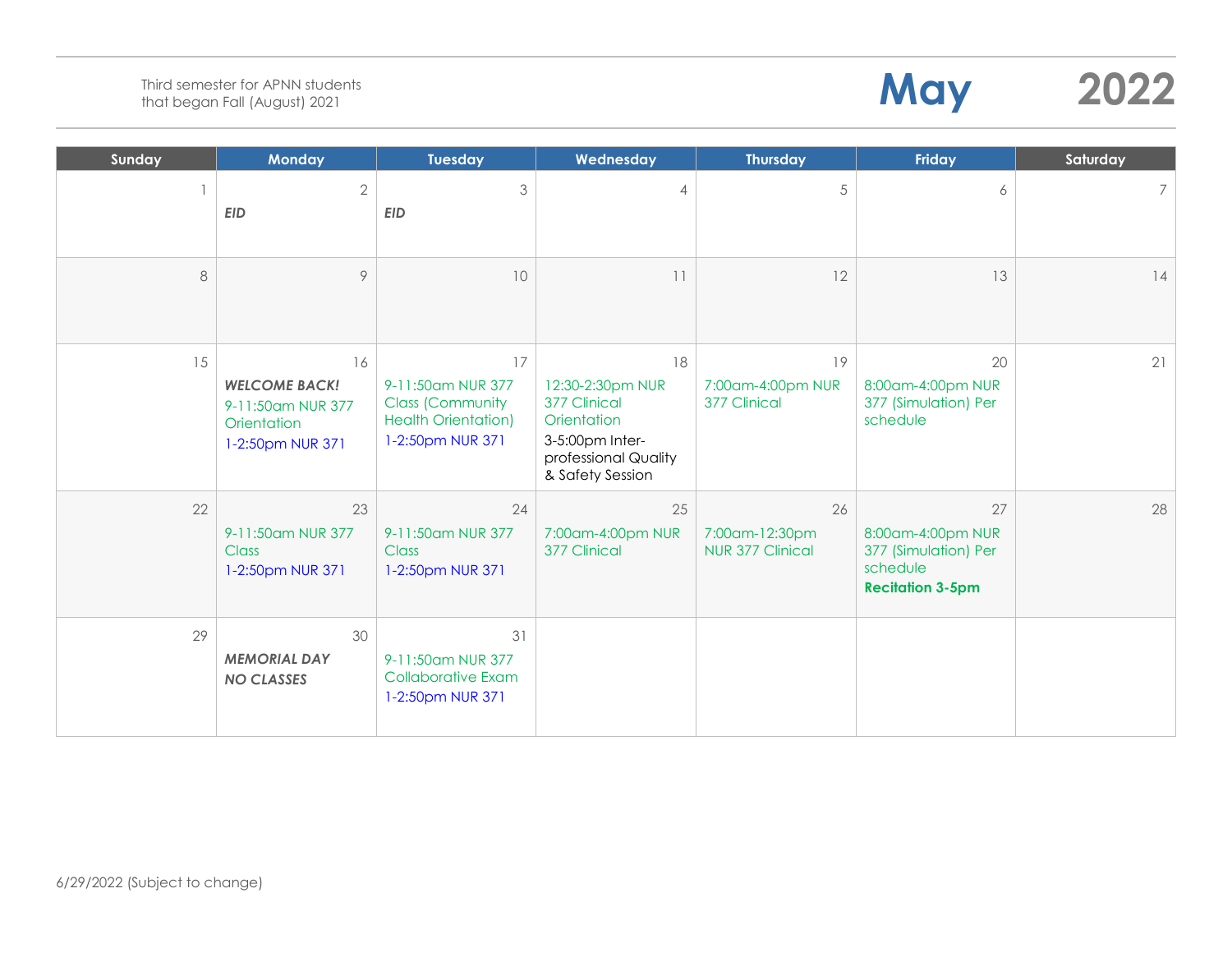| Sunday | <b>Monday</b>                                                                                 | <b>Tuesday</b>                                                          | Wednesday                               | <b>Thursday</b>                                                                                                   | <b>Friday</b>                                                                          | Saturday |
|--------|-----------------------------------------------------------------------------------------------|-------------------------------------------------------------------------|-----------------------------------------|-------------------------------------------------------------------------------------------------------------------|----------------------------------------------------------------------------------------|----------|
|        |                                                                                               |                                                                         | 7:00am-4:00pm NUR<br>377 Clinical       | $\overline{2}$<br>7:00am-4:00pm NUR<br>377 Clinical                                                               | 3<br>8:00am-4:00pm NUR<br>377 (Simulation) Per<br>schedule                             |          |
| 5      | 6<br>9-11:50am NUR 377<br><b>Class</b><br>1-2:50pm NUR 371                                    | $\overline{7}$<br>9-11:50am NUR 377<br><b>Class</b><br>1-2:50pm NUR 371 | 8<br>7:00am-4:00pm NUR<br>377 Clinical  | $\circ$<br>7:00am-4:00pm NUR<br>377 Clinical<br><b>Nurse Think Open</b><br><b>Check during post</b><br>conference | 10<br>8:00am-4:00pm NUR<br>377 (Simulation) Per<br>schedule<br><b>Recitation 3-5pm</b> | 11       |
| 12     | 13<br>9-10:15am NUR 377<br>Unit Exam #2<br>1-2:50pm NUR 371                                   | 14<br>9-11:50am NUR 377<br><b>Class</b><br>1-2:50pm NUR 371             | 15<br>7:00am-4:00pm NUR<br>377 Clinical | 16<br>7:00am-4:00pm NUR<br>377 Clinical                                                                           | 17<br>8:00am-4:00pm NUR<br>377 (Simulation) Per<br>schedule                            | 18       |
| 19     | 20<br><b>JUNETEENTH</b><br><b>NO CLASSES</b>                                                  | 21<br>9-11:50am NUR 377<br><b>Class</b><br>1-2:50pm NUR 371             | 22<br>7:00am-4:00pm NUR<br>377 Clinical | 23<br>7:00am-4:00pm NUR<br>377 Clinical                                                                           | 24<br>8:00am-4:00pm NUR<br>377 (Simulation) Per<br>schedule                            | 25       |
| 26     | 27<br>9-11:50am NUR 377<br>Class<br>1-2:50pm NUR 371<br><b>NUR 377 Recitation</b><br>$3-5$ pm | 28<br>9-10:15am NUR 377<br>Unit Exam #3<br>1-2:50pm NUR 371             | 29<br>7:00am-4:00pm NUR<br>377 Clinical | 30<br>7:00am-4:00pm NUR<br>377 Clinical<br>Capstone selection<br>post conference                                  |                                                                                        |          |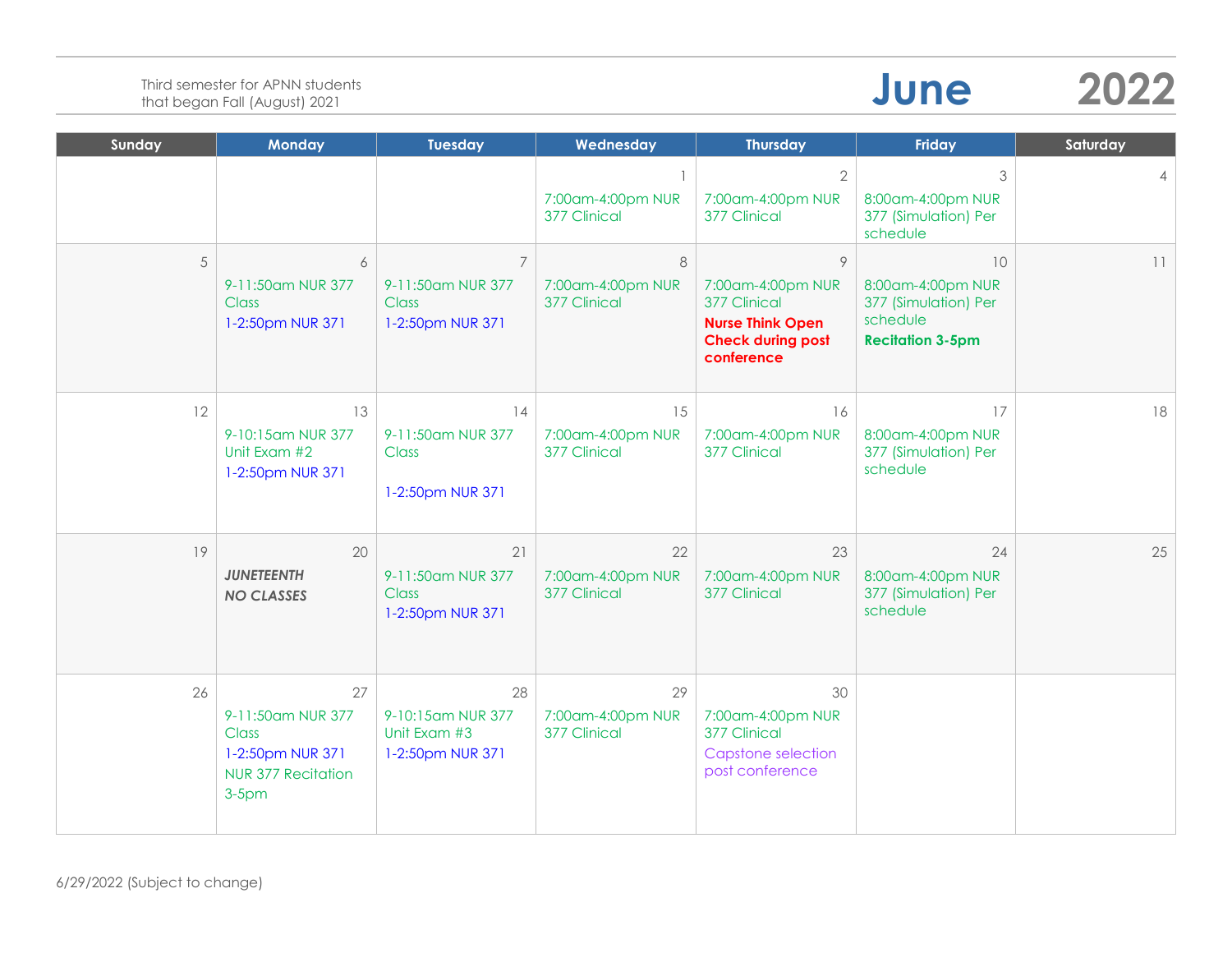| Sunday                                                                                                                                                                                          | <b>Monday</b>                                                                                     | <b>Tuesday</b>                                                                                   | Wednesday                                                                            | <b>Thursday</b>                                                                      | <b>Friday</b>                                                                                                                   | Saturday       |
|-------------------------------------------------------------------------------------------------------------------------------------------------------------------------------------------------|---------------------------------------------------------------------------------------------------|--------------------------------------------------------------------------------------------------|--------------------------------------------------------------------------------------|--------------------------------------------------------------------------------------|---------------------------------------------------------------------------------------------------------------------------------|----------------|
|                                                                                                                                                                                                 |                                                                                                   |                                                                                                  |                                                                                      |                                                                                      | 9:00-11:00am NUR<br>377 NurseThink<br><b>Benchmark Exam</b>                                                                     | $\overline{2}$ |
| 3                                                                                                                                                                                               | $\overline{4}$<br><b>INDEPENDENCE DAY</b><br><b>NO CLASSES</b>                                    | 5<br>9-11:50am NUR 377<br><b>Class</b><br>1-2:50pm NUR 371                                       | 6<br>7:00am-4:00pm NUR<br>377 Clinical                                               | $\overline{7}$<br>7:00am-1:00pm NUR<br>377 Clinical                                  | 8<br>NUR 377 (Simulation)<br>Per schedule                                                                                       | 9              |
| 10                                                                                                                                                                                              | 11<br>9-11:50am NUR 377<br><b>Class</b><br>1-2:50pm NUR 371                                       | 12<br>9-11:50am NUR 377<br><b>Class</b><br>1-2:50pm NUR 371                                      | 13<br>7:00am-4:00pm NUR<br>377 Clinical                                              | 14<br>7:00am-4:00pm NUR<br>377 Clinical                                              | 15<br>9:00am-12:50pm<br><b>NUR 377 Community</b><br><b>Health Presentation</b><br>Day<br><b>NUR377 Recitation</b><br>$3 - 5$ pm | 16             |
| 17                                                                                                                                                                                              | 18<br>9-10:15am NUR 377<br>Unit Exam #4<br>1-2:50pm NUR 371                                       | 19<br>9-11:50am NUR 377<br><b>Class</b><br>1-3:00pm NUR 371<br><b>NurseThink Mastery</b><br>Exam | 20<br>7:00am-4:00pm NUR<br>377 Clinical                                              | 21<br>7:00am-4:00pm NUR<br>377 Clinical                                              | 22<br>9-11:50am NUR 377<br>Class<br>1-4pm NUR 377<br>Community Health<br><b>Presentation Day</b>                                | 23             |
| 24<br><b>NUR 379 Clinical times</b><br>scheduled on your own<br>with assigned<br>preceptor during these<br>weeks, including nights<br>and weekends<br><b>NUR 377 Recitation</b><br>$1 - 3:00pm$ | 25<br>9:00am-10:15am<br>NUR 377 Unit Exam<br>#5<br>1-3:50pm NUR 379<br>Orientation<br>(Mandatory) | 26<br>9-11:00am NUR 379<br><b>Nurse Think Predictor</b><br>Exam (In-person<br>Mandatory)         | 27<br>8:30am-4:00pm<br><b>Nurse Think Review</b><br>Session (In-person<br>Mandatory) | 28<br>8:30am-1:00pm<br><b>Nurse Think Review</b><br>Session (In-person<br>Mandatory) | 29                                                                                                                              | 30             |

**July 2022**